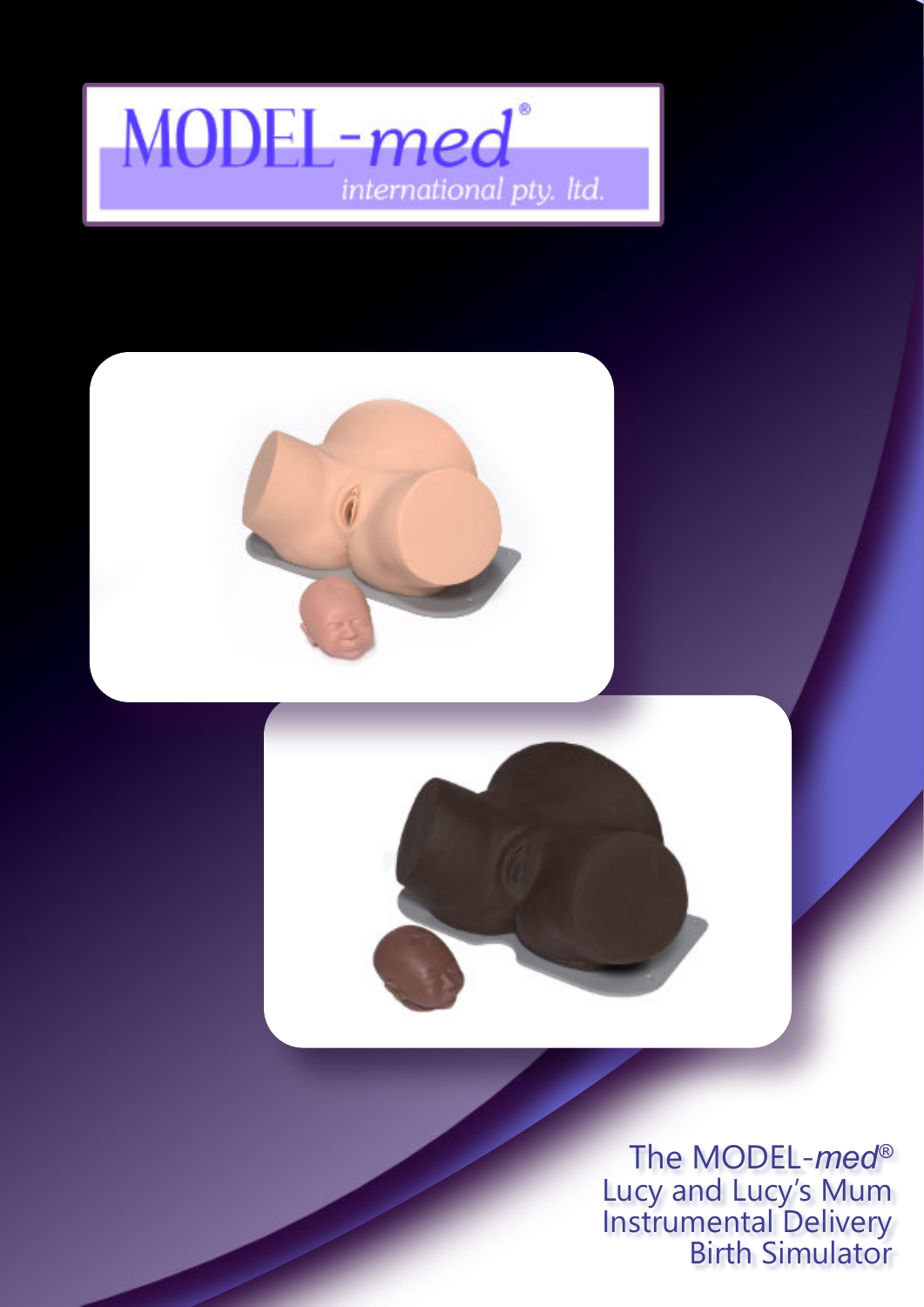#### core competencies

The MODEL-med® Lucy and Lucy's Mum Instrumental Delivery Birth Simulator

What is its purpose?

The MODEL-med® Lucy and Lucy's Mum Instrumental Delivery Birth Simulator can be used to simulate a variety of procedures crucial to the development of core competencies in the fields of Obstetrics and Midwifery.

Core Competencies You will be able to learn and develop the following competencies:-

- 1. Vaginal assessment of the pregnant woman.
- Assessment of fetal presentation.
- 2. Delivery of the fetus using a vacuum cup
- 3. Delivery of the fetus using forceps
- 4. Understanding the practicalities of assisted delivery methods

What are the advantages of the MODEL-med® Lucy and Lucy's Mum Instrumental Delivery Birth Simulator?

#### REALISM

- it is extremely realistic to the touch.
- It develops tactile skills like no other simulator.

#### EASE OF USE

It requires no batteries or power connections, therefore is is very easy to set up.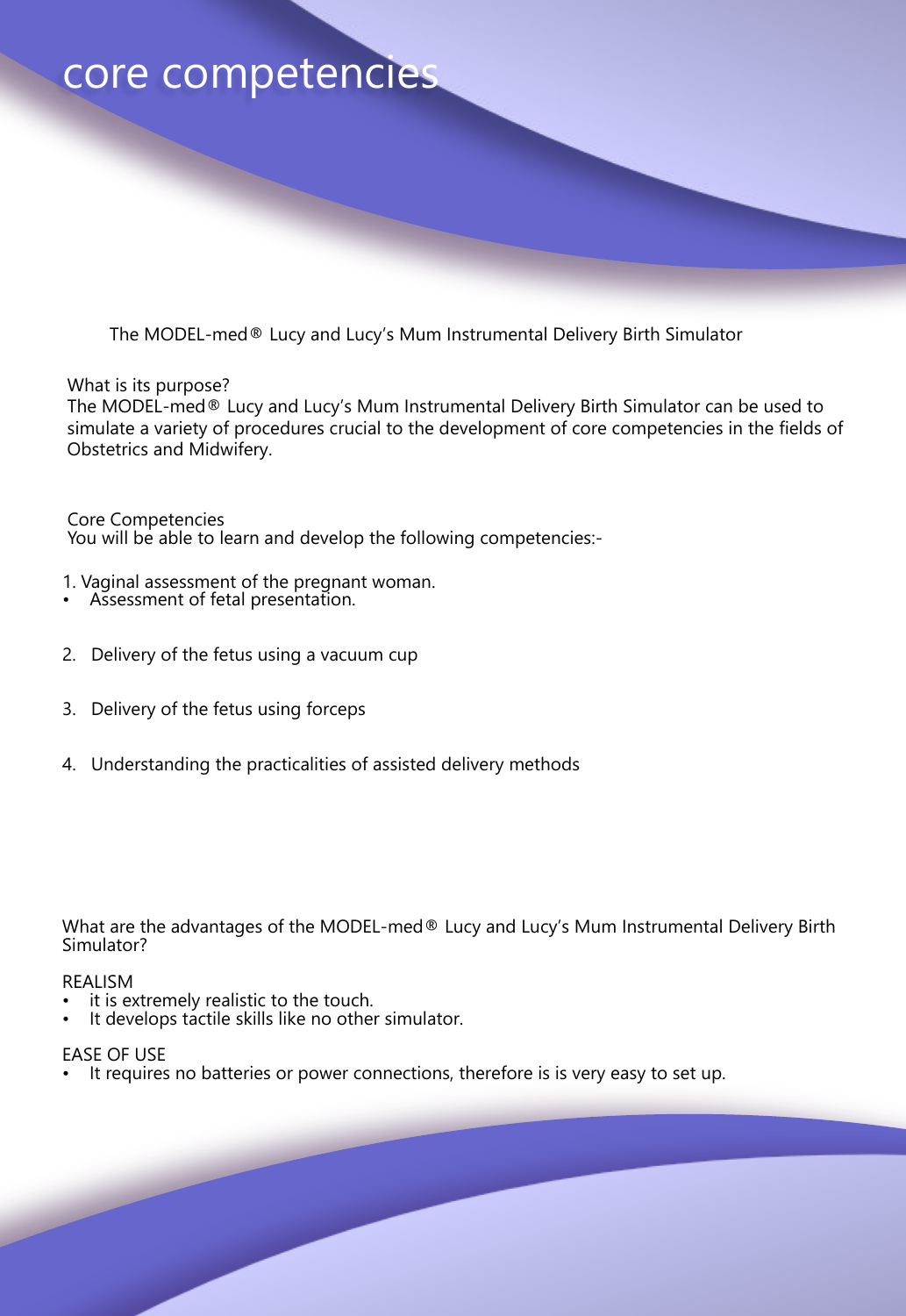## vacuum extraction



The MODEL-med Lucy and Lucy's Mum Instrumental Delivery Birth Simulator is designed specifically for medical practitioners to simulate the practice of instrumental delivery with forceps and vacuum cups.

It is made from a highly realistic flesh-like material that creates an extremely realistic tactile experience when simulating birth.

As with all MODEL-*med* products, the models require generous lubrication with water-based lubricants. Your distributor can supply or recommend such a lubricant.

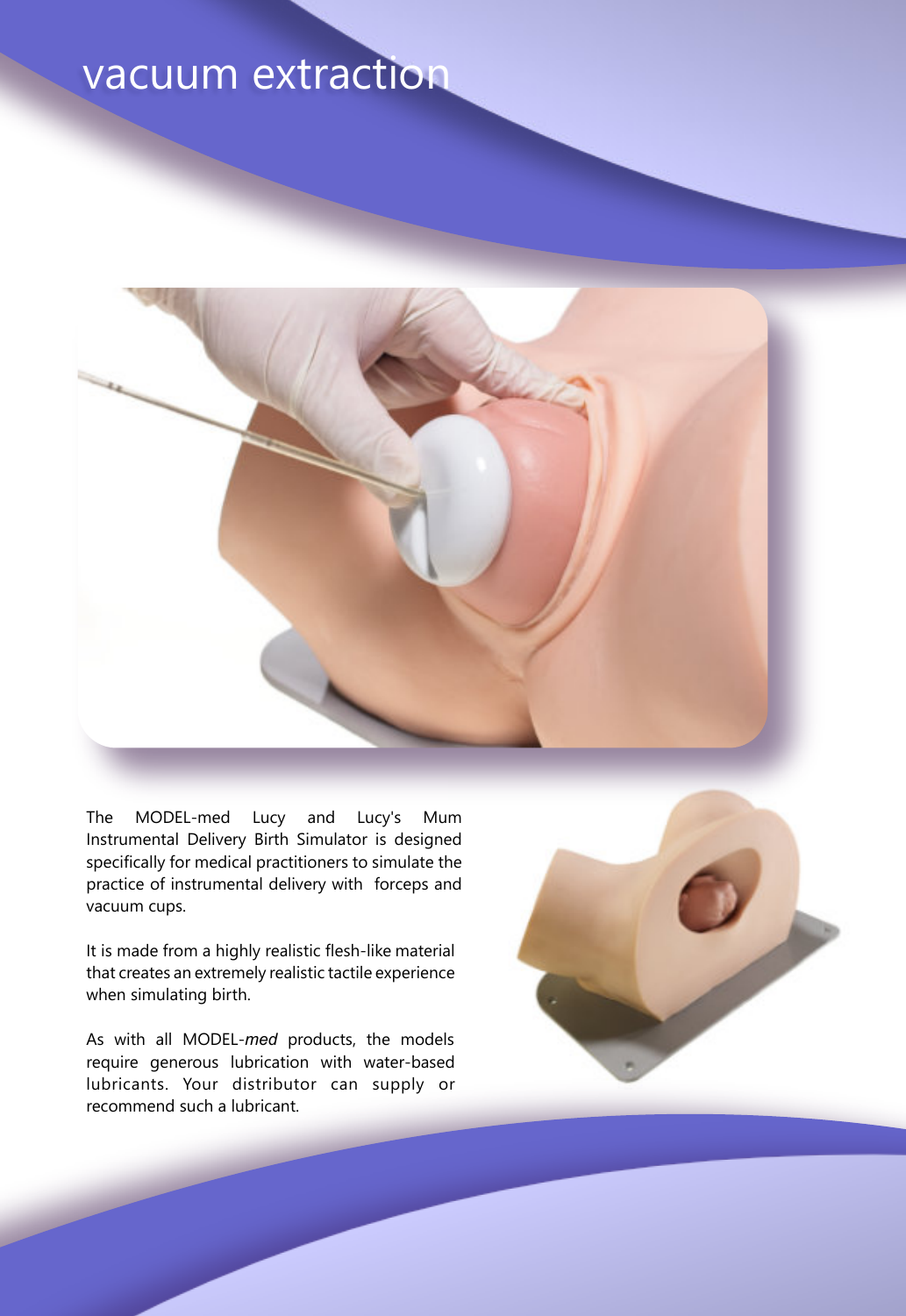## forceps extraction





In collaboration with the world renowned expert on vacuum delivery, Professor Aldo Vacca, the MODEL-med Lucy and Lucy's Mum Instrumental Delivery Birth Simulator has been designed to accurately simulate the tactile experience of using forceps and vacuum to perform a delivery . It allows the clinician to concentrate on the delivery of the head.

The design of the rear of the simulator allows the clinician to assess the placement of the forceps on the fetal head.